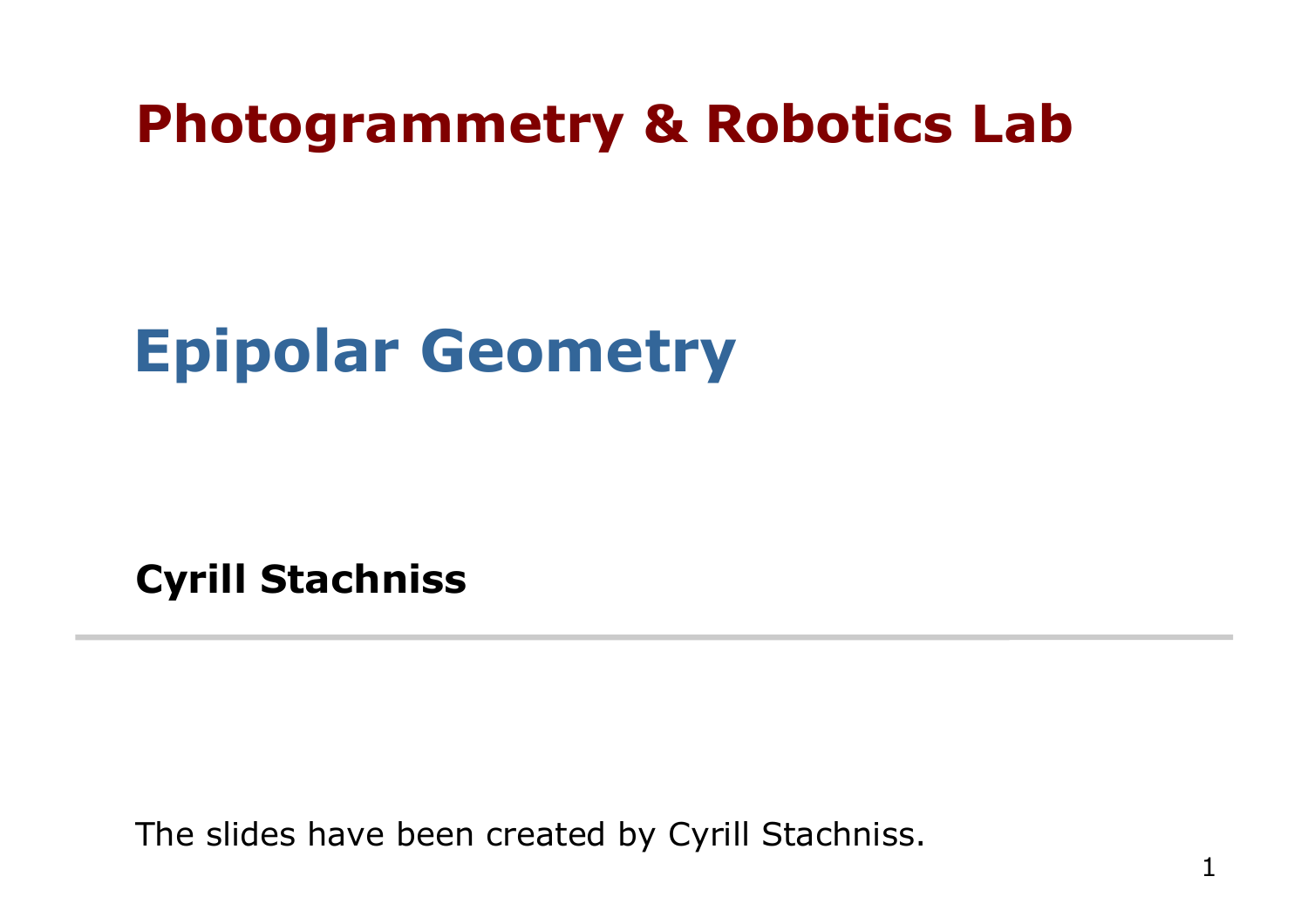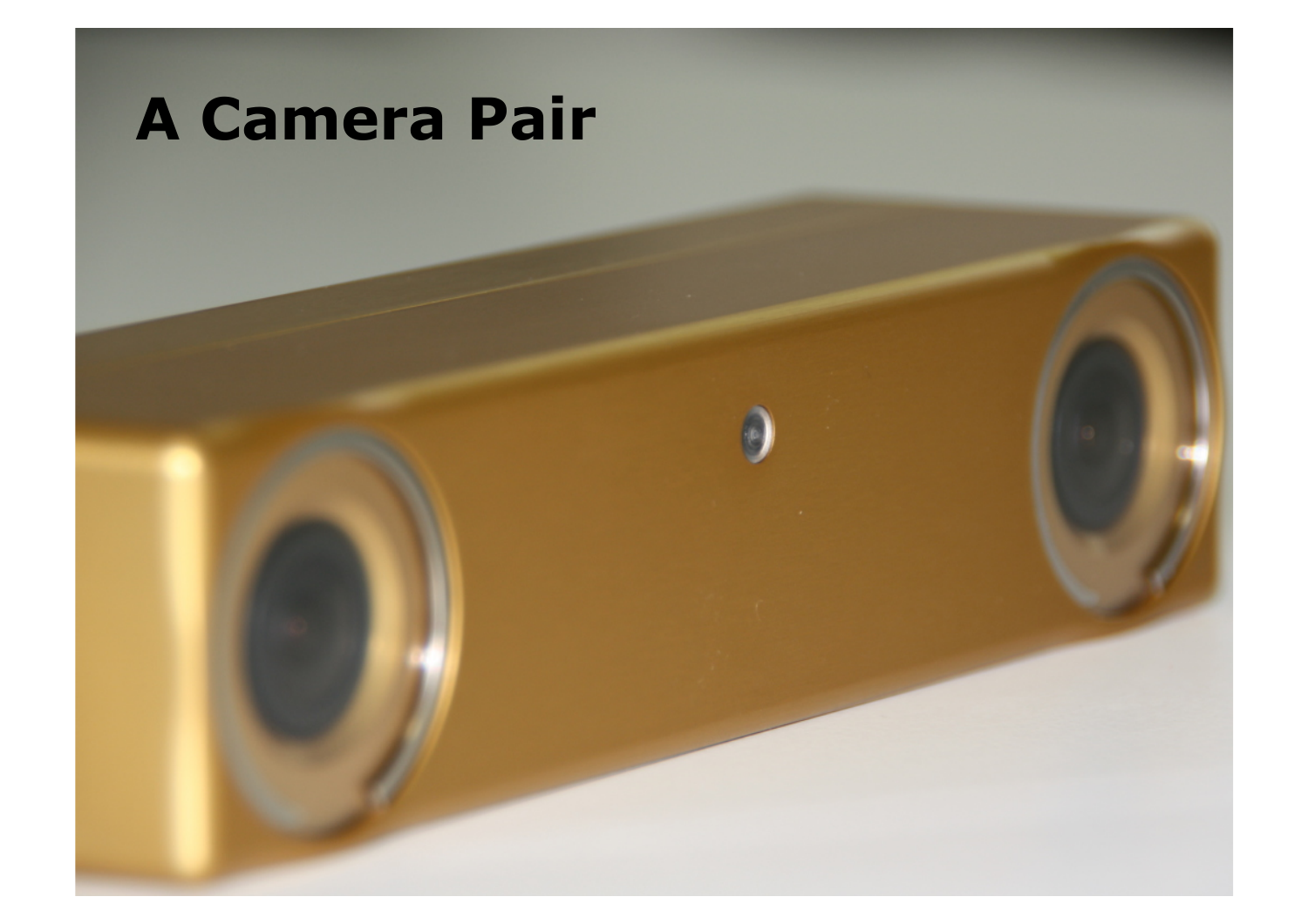## **Coplanarity Constraint**

- Intersection of two corresponding rays
- § The rays lie in one plane in 3D

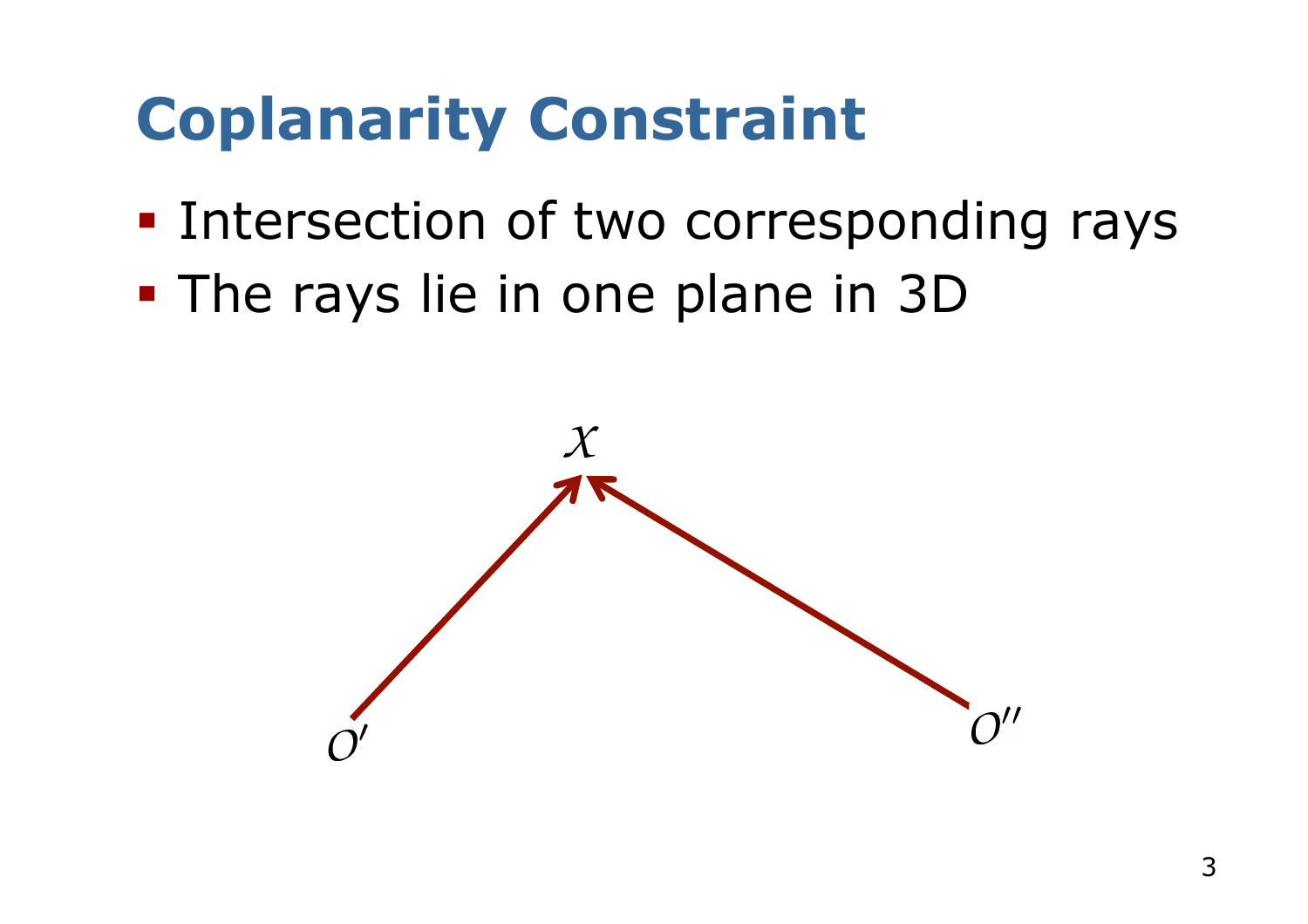## **Epipolar Geometry – Motivation**

- **Given** a point  $\mathcal{X}'$  in the plane of the **first** image
- **Find** the corresponding point  $x''$  in the **second** image plane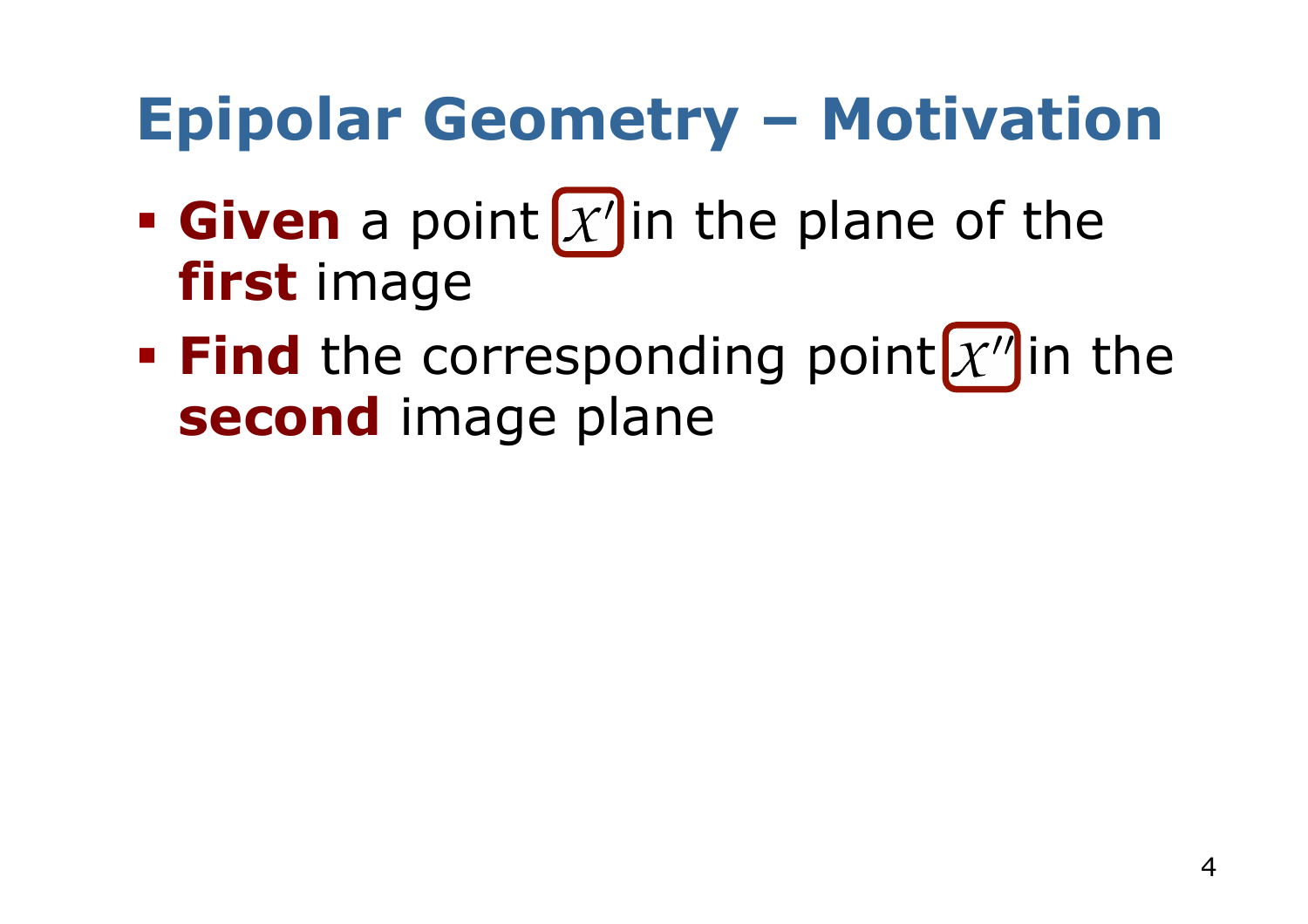## **Epipolar Geometry**

- § Epipolar geometry is used to describe geometric relations in image pairs
- § Enables efficient search for and prediction of corresponding points
- § Given a straight-line preserving mapping, the search space reduces from 2D (whole image) to 1D (line)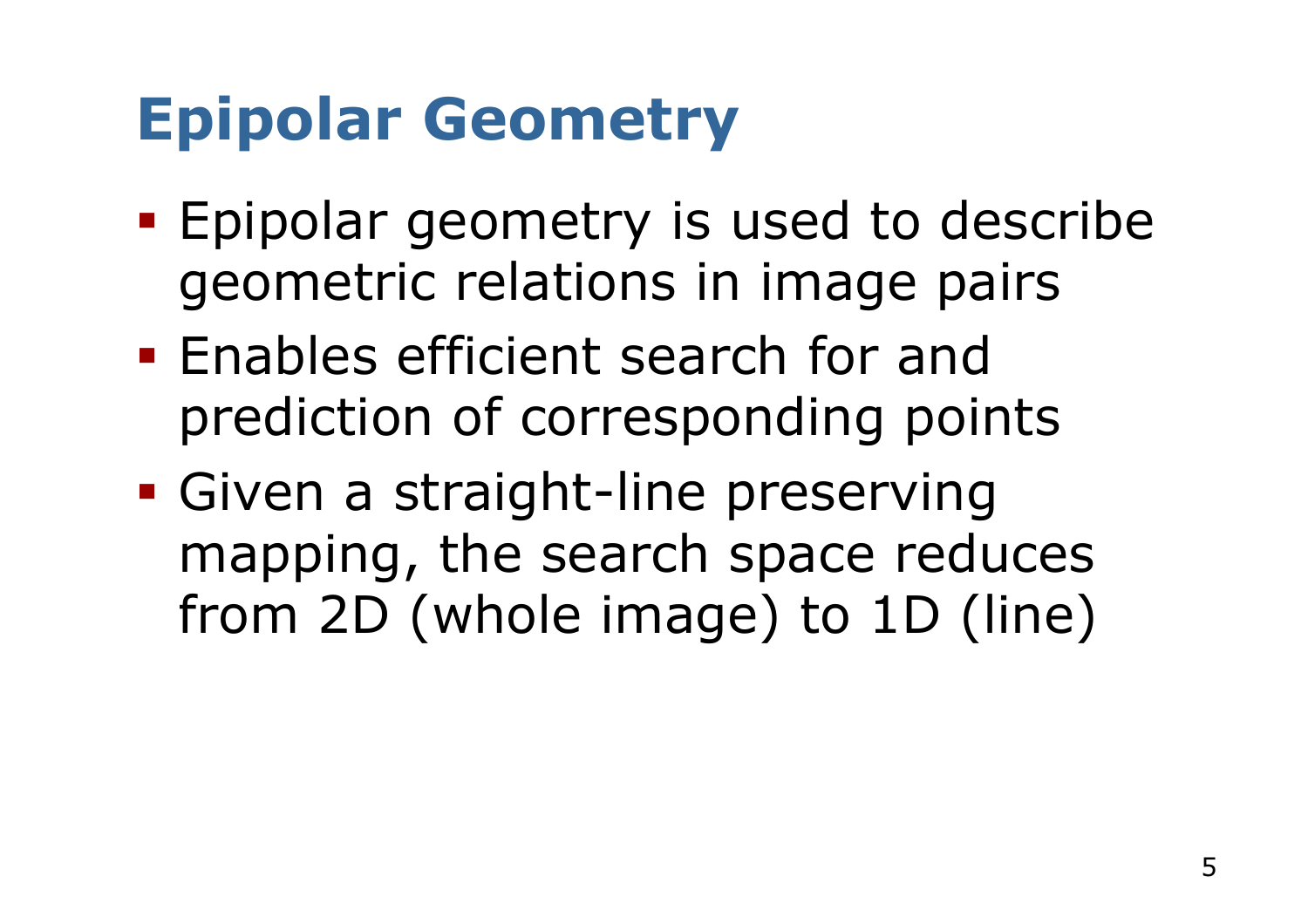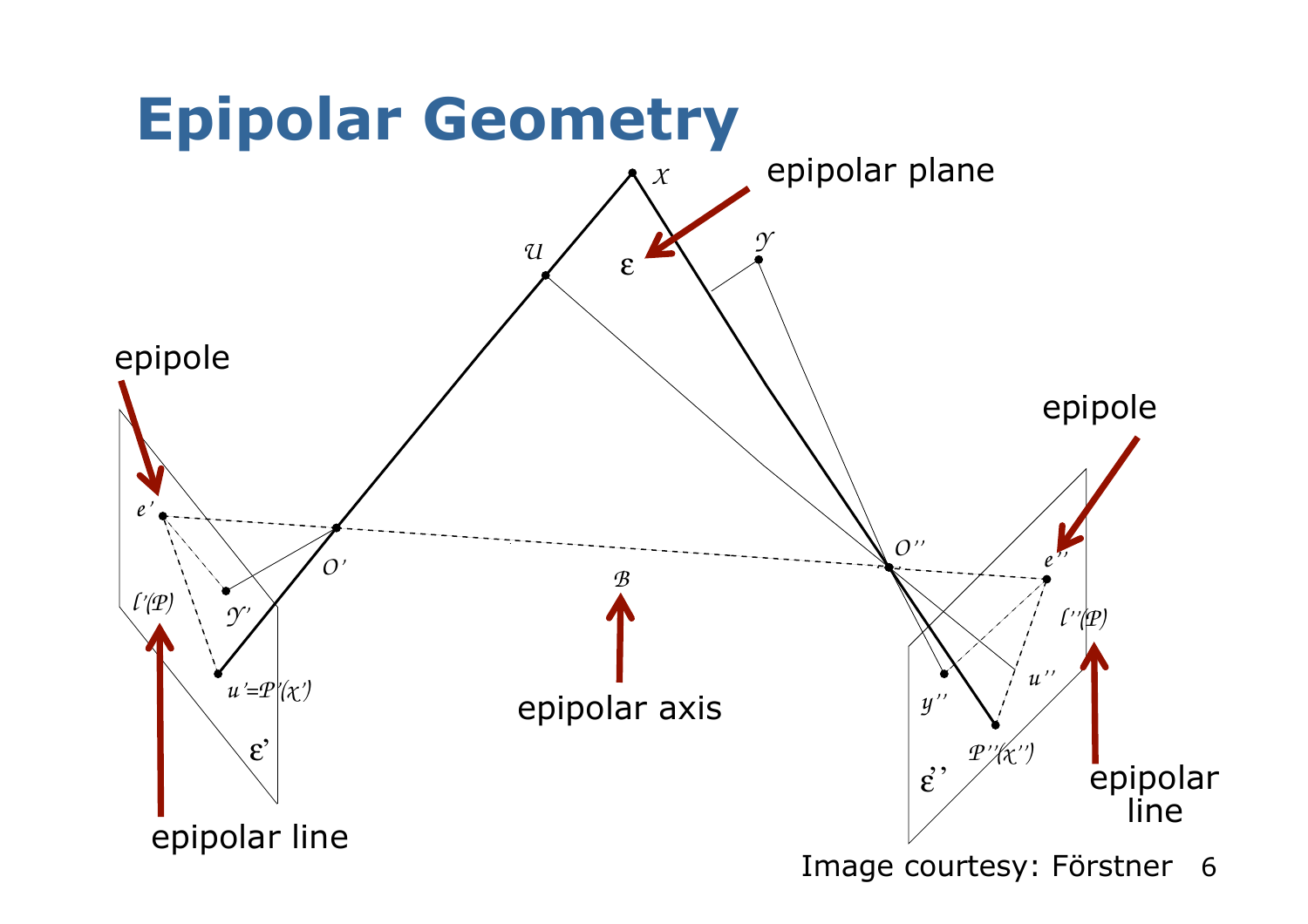## **Important Elements (1)**

- **Epipolar axis**  $B = (O'O'')$  is the line through the two projection centers
- **Epipolar plane**  $\varepsilon = (O'O''X)$  depends on the projection centers and the point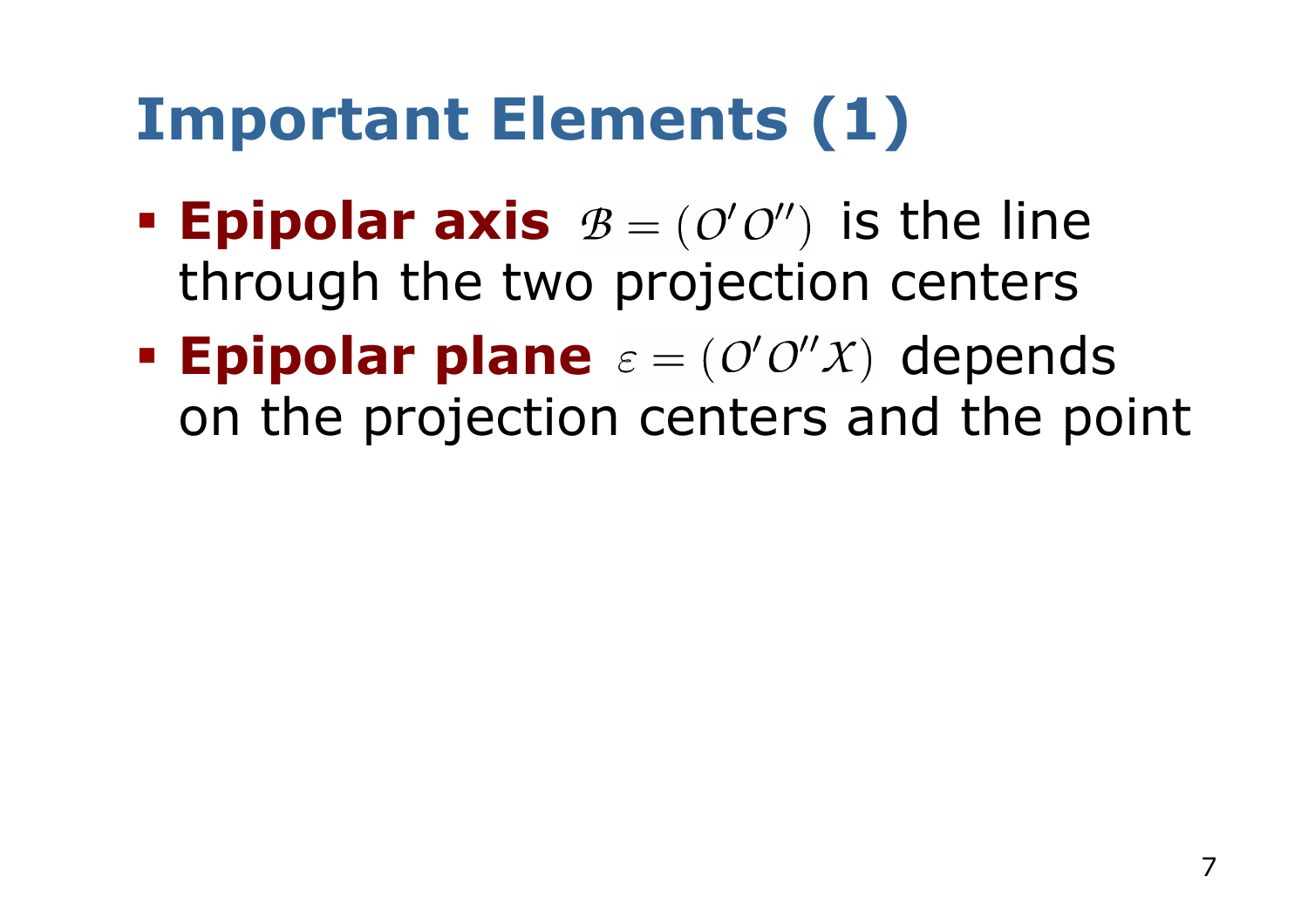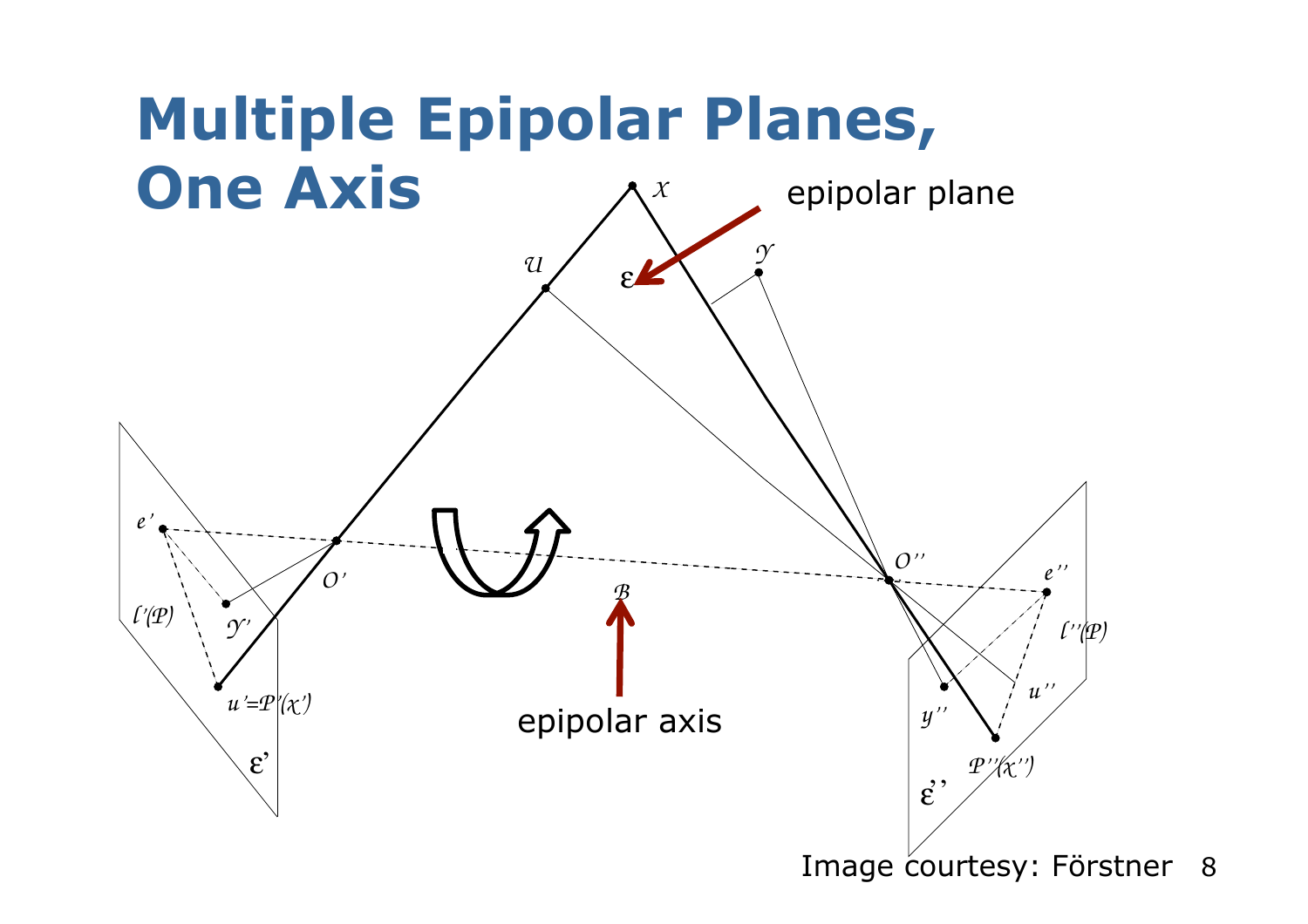## **Important Elements (2)**

- **Epipolar axis**  $B = (O'O'')$  is the line through the two projection centers
- **Epipolar plane**  $\varepsilon = (O'O''X)$  depends on the projection centers and the point
- **Epipoles**  $e' = (O'')', e'' = (O')''$  are the images of the projection centers
- **Epipolar lines**  $\ell'(X) = (\ell''(X)')', \, \ell''(X) = (\ell''(X)')''$ are are the images of the rays  $(0''x)$ and  $(O'X)$  in the other image respectively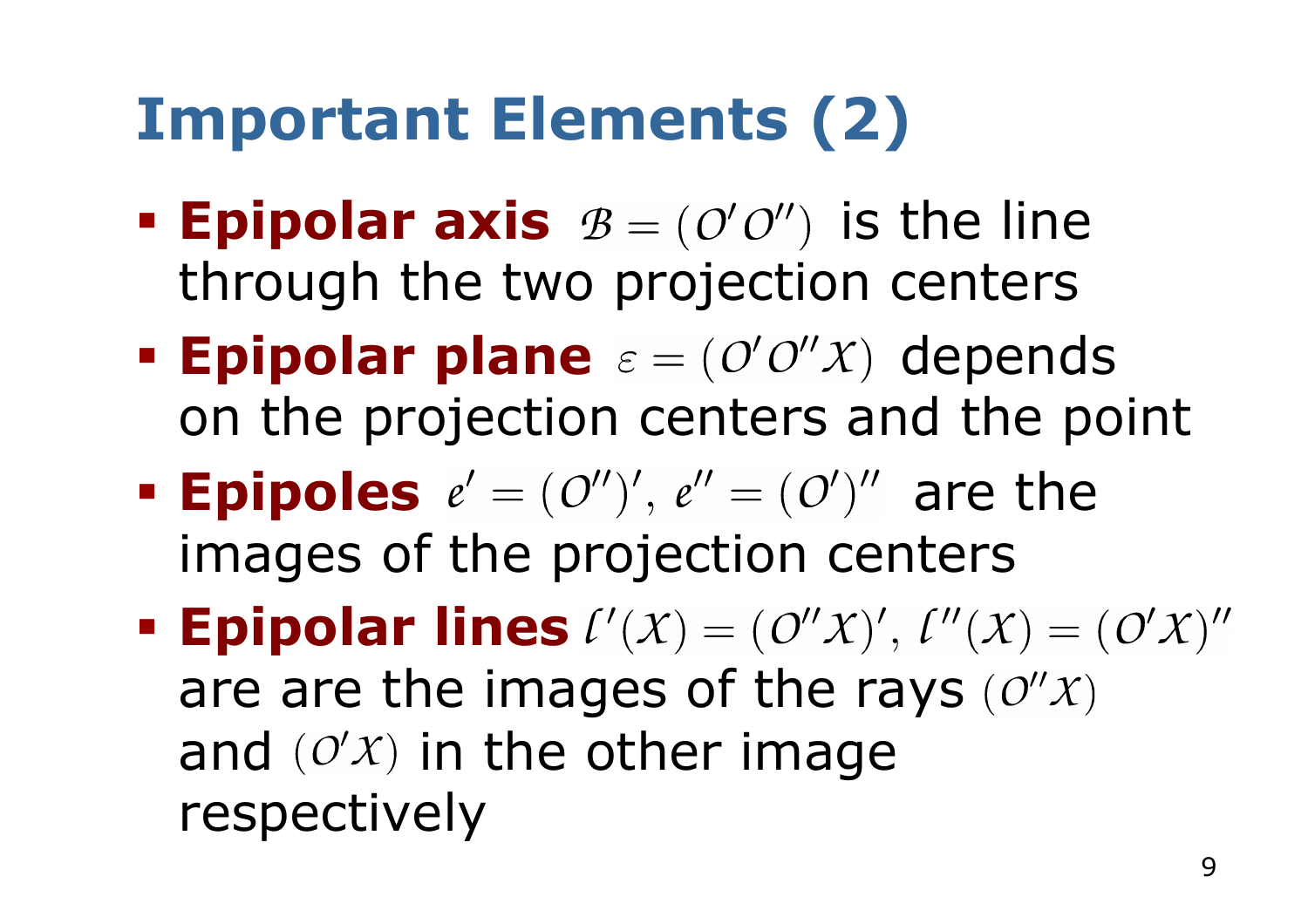## **Epipoles and Epipolar Lines**

**• Epipoles**  $e' = (O'')', e'' = (O')''$  are the images of the projection centers

**• They can also be written as** 

 $e' = (O'O'') \cap \varepsilon'$   $e'' = (O'O'') \cap \varepsilon''$ 

**• Epipolar lines**  $\ell'(X) = (\ell''(X), \ell''(X)) = (\ell''(X))''$ are are the images of the rays  $(0''x)$ and  $(0'x)$  in the other image respectively and can be written as

 $\ell'(X) = \varepsilon \cap \varepsilon' \qquad \ell''(X) = \varepsilon \cap \varepsilon''$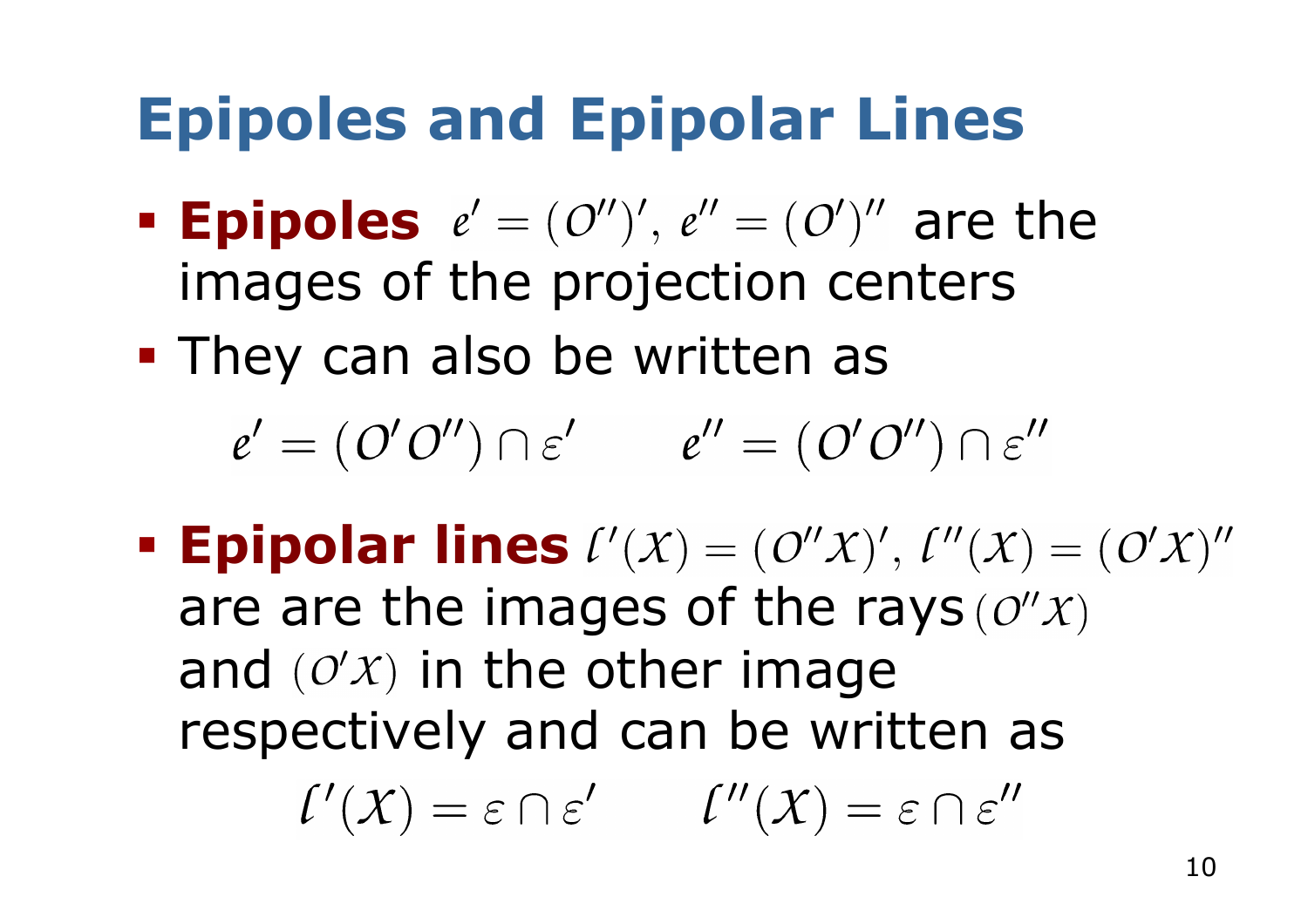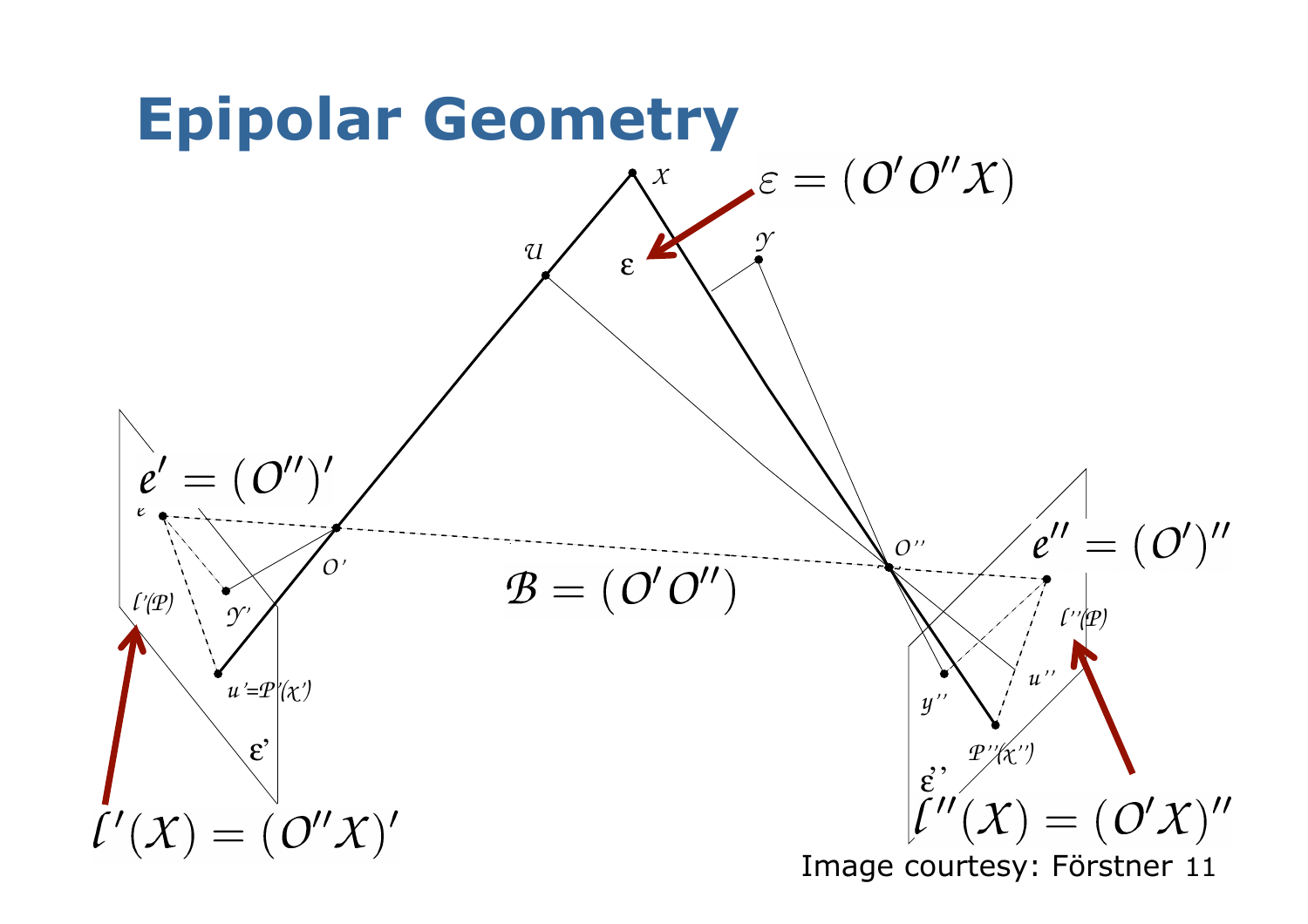# **In the Epipolar Plane…**

Using a distortion-free lens,

- $\blacksquare$  the projection centers  $O', O''$
- the point  $X$
- the epipolar lines  $\ell'(x)$ ,  $\ell''(x)$
- the epipoles  $e', e''$
- the image points  $X', X''$

#### **all lie in the epipolar plane**

**This simplifies the task of predicting the location of corresponding a point in the other image**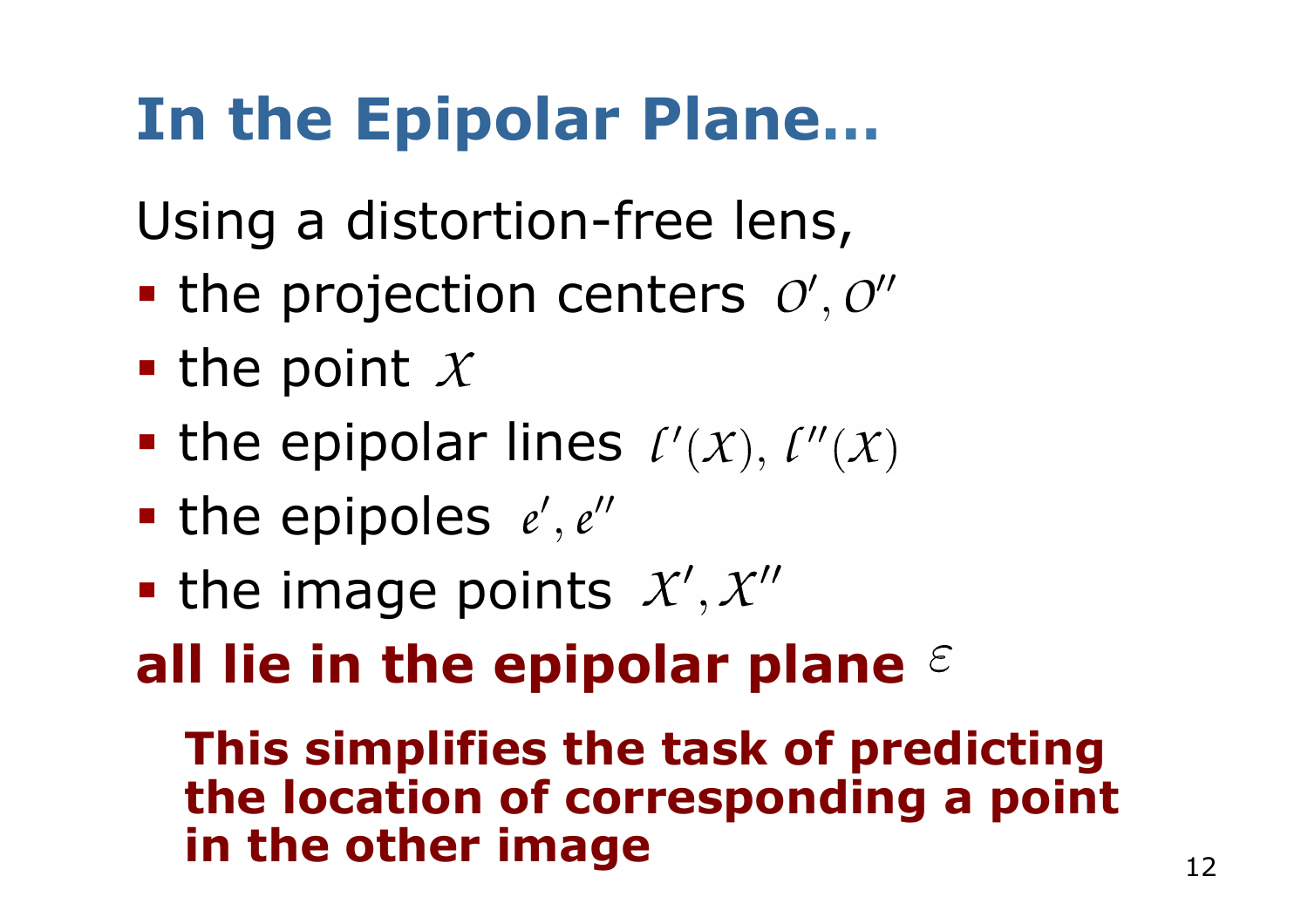## **Predicting the Location of Corresponding Points**

- **Task: Predict the location**  $x''$  **given**  $x'$
- The epipolar plane through  $\varepsilon = (O'O''X')$
- The intersection of the epipolar plane and the second image plane  $\varepsilon''$  yields the epipolar line  $\ell''(x)$
- $\blacksquare$  The corresponding point  $\chi''$  lies on the epipolar line  $\ell''(x)$

#### **Reduces the search space from 2D to 1D**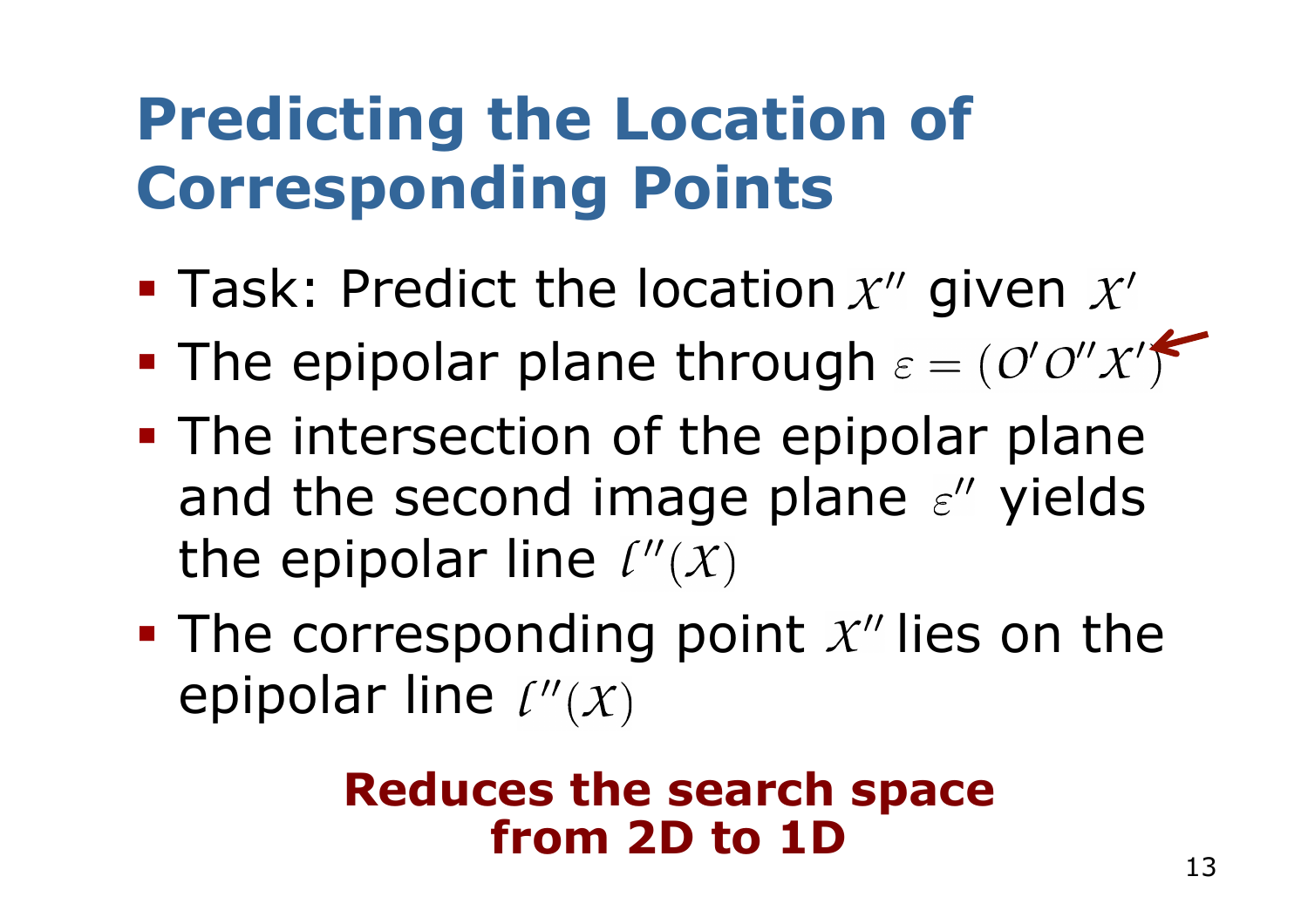#### **Computing the Key Elements of the Epipolar Geometry**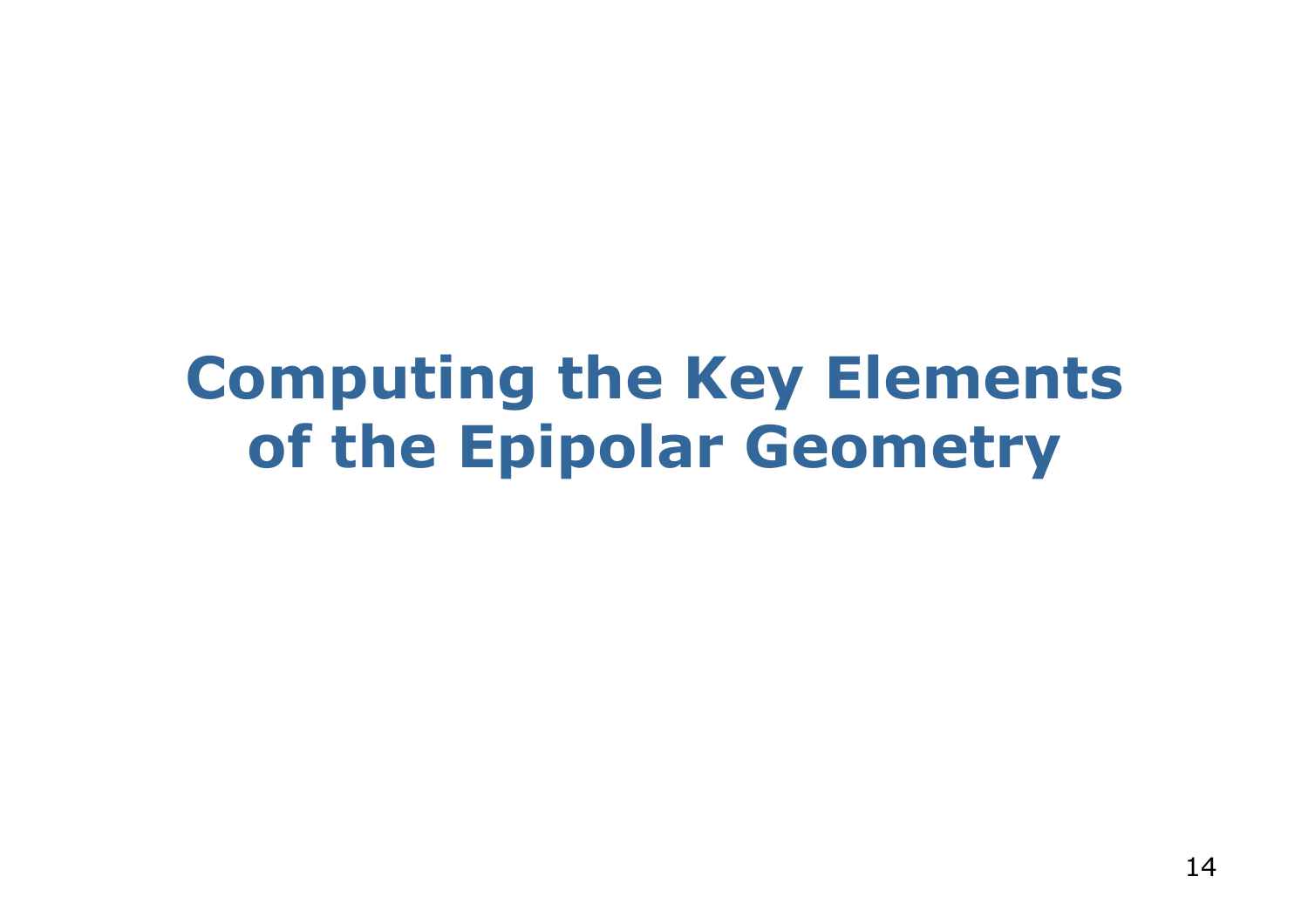## **Computing the Key Elements of the Epipolar Geometry**

- § We described the important quantities geometrically, but do not know yet how to obtain them
- We will show how to compute them based on the **projection matrices** and the **fundamental matrix**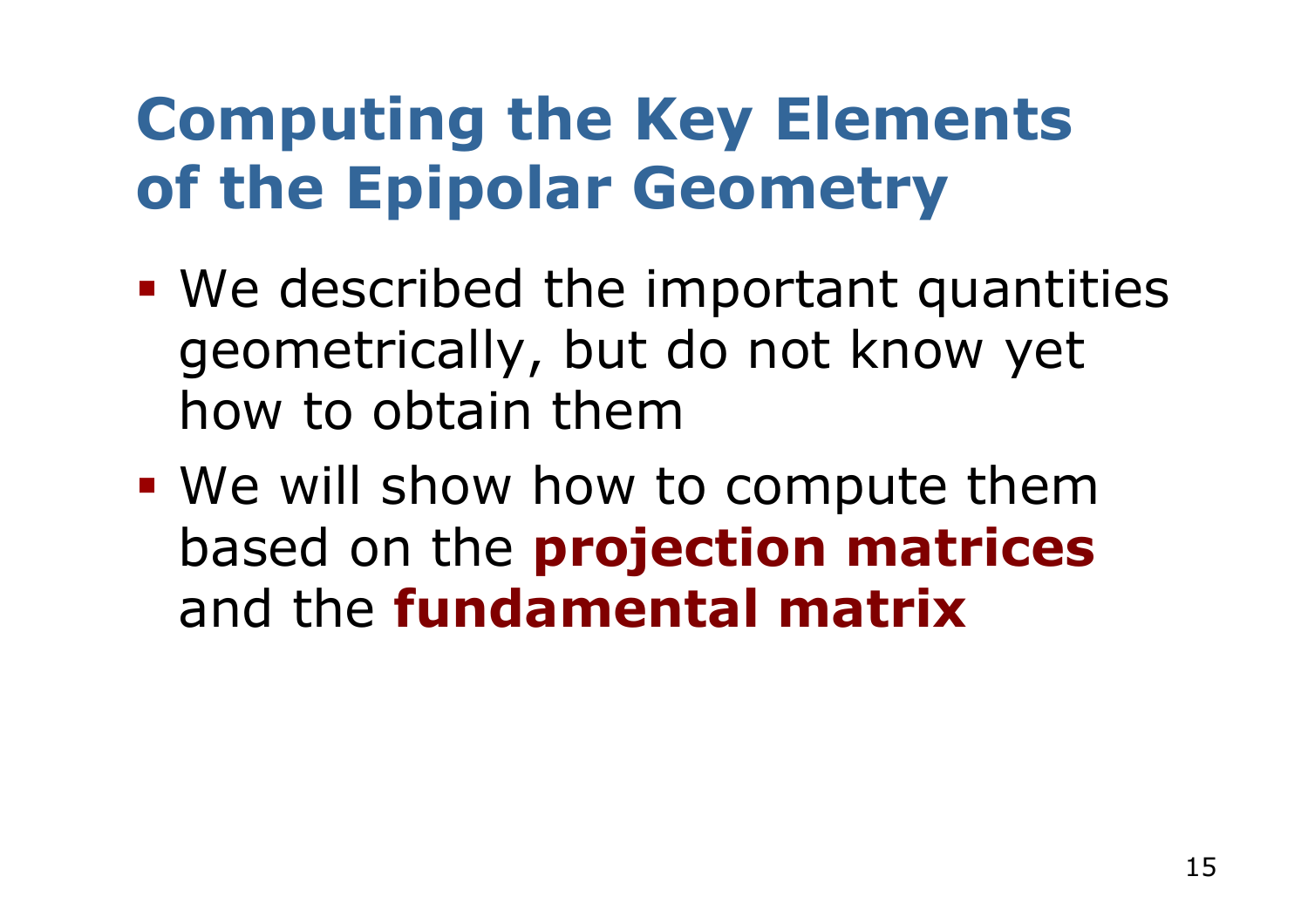## **Epipolar Axis**

**• The direction of the epipolar axis can** directly be computed from the projection centers

 $\mathbf{b} =$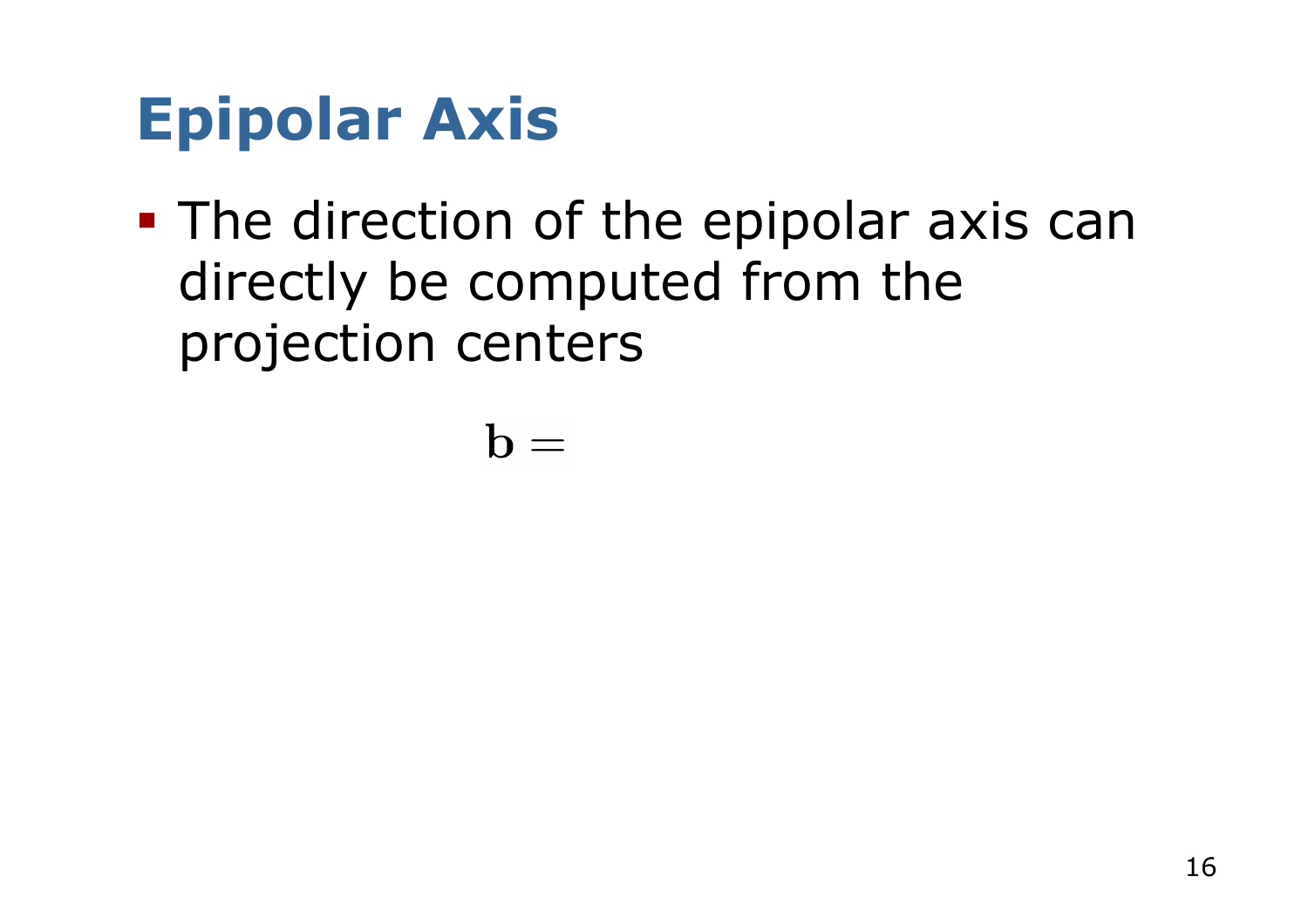## **Epipolar Axis**

■ The direction of the epipolar axis can directly be computed from the projection centers

$$
b = X_{O''} - X_{O'}
$$

homogenous vector

**• This equation expresses that we only** know the **direction, not the length**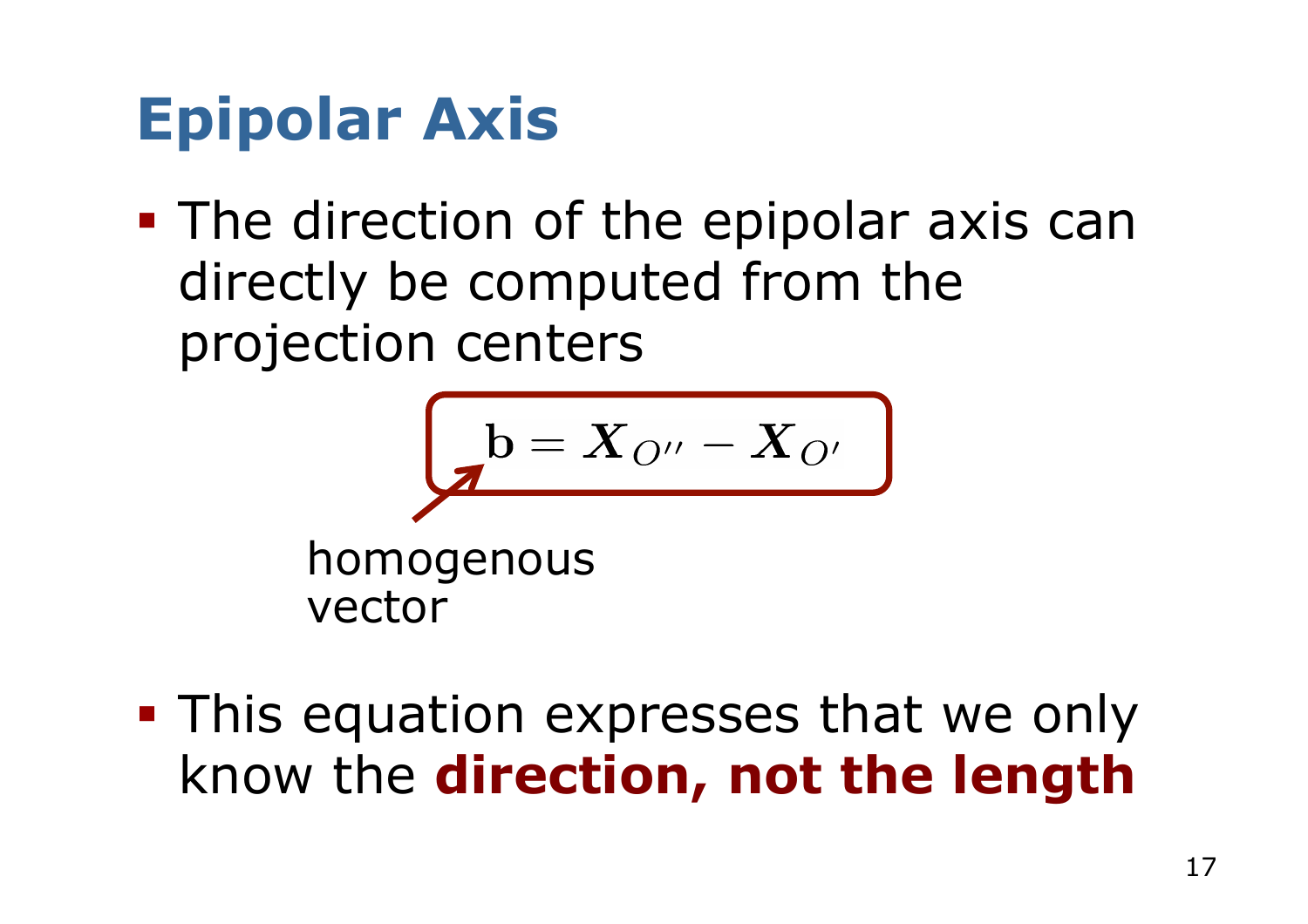# **Computing Epipolar Lines**

• The image points lie on the epipolar lines, i.e.,  $x' \in \ell', x'' \in \ell''$ 

For 
$$
x'
$$
:  $\mathbf{x}'^T \mathbf{l}' = 0$ 

• We can exploit the coplanarity constraint for both points  $X', X''$ 

$$
\mathbf{x}'^{\mathsf{T}} \mathbf{F} \mathbf{x}'' = 0
$$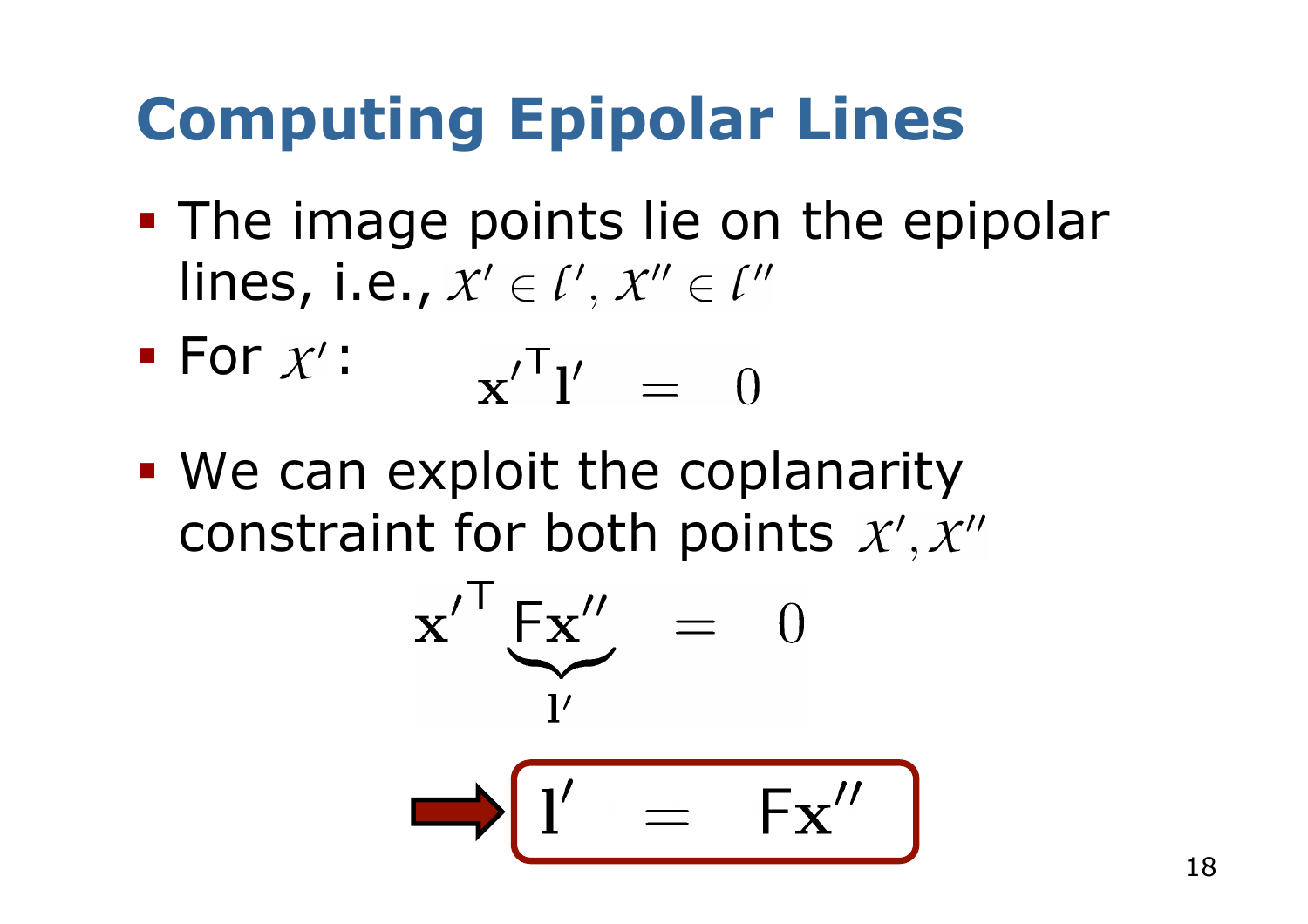# **Computing Epipolar Lines**

• The same for the point  $x''$ 

$$
{\bf l''}^\mathsf{T}{\bf x''}~=~0
$$

• We can again exploit the coplanarity constraint  $x^T F x'' = 0$  and obtain

$$
l''^{\mathsf{T}} = \mathbf{x}'^{\mathsf{T}} \mathsf{F}
$$

$$
\longrightarrow \boxed{l'' \quad = \quad \mathsf{F}^\mathsf{T} \mathbf{x}'}
$$

**this is our prediction (1D space)**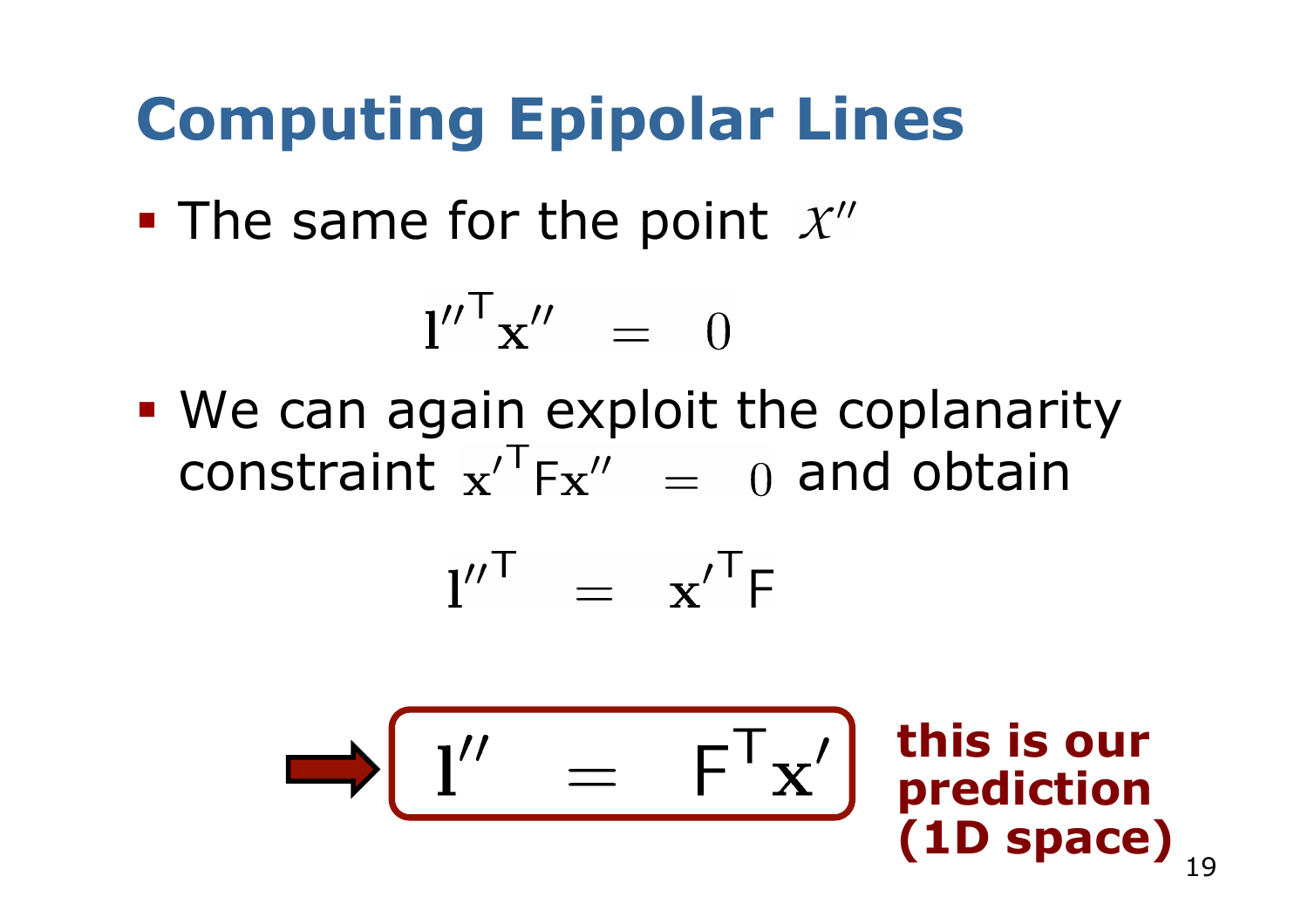## **Epipolar Lines Summary**

- The image points lie on the epipolar lines, i.e.,  $X' \in \ell', X'' \in \ell''$
- For the points  $x', x'',$  we can exploit the coplanarity constraint

$$
\mathbf{x'}^{\mathsf{T}} \mathsf{F} \mathbf{x''} = 0
$$

**• This is valid if** 

$$
\boxed{\mathbf{l}' = \mathsf{F}\mathbf{x}'' \qquad \mathbf{l}'' = \mathsf{F}^\mathsf{T}\mathbf{x}'}
$$

■ as then

$$
\mathbf{x'}^{\mathsf{T}} \mathbf{l'} = 0 \qquad \mathbf{x''}^{\mathsf{T}} \mathbf{l''} = 0
$$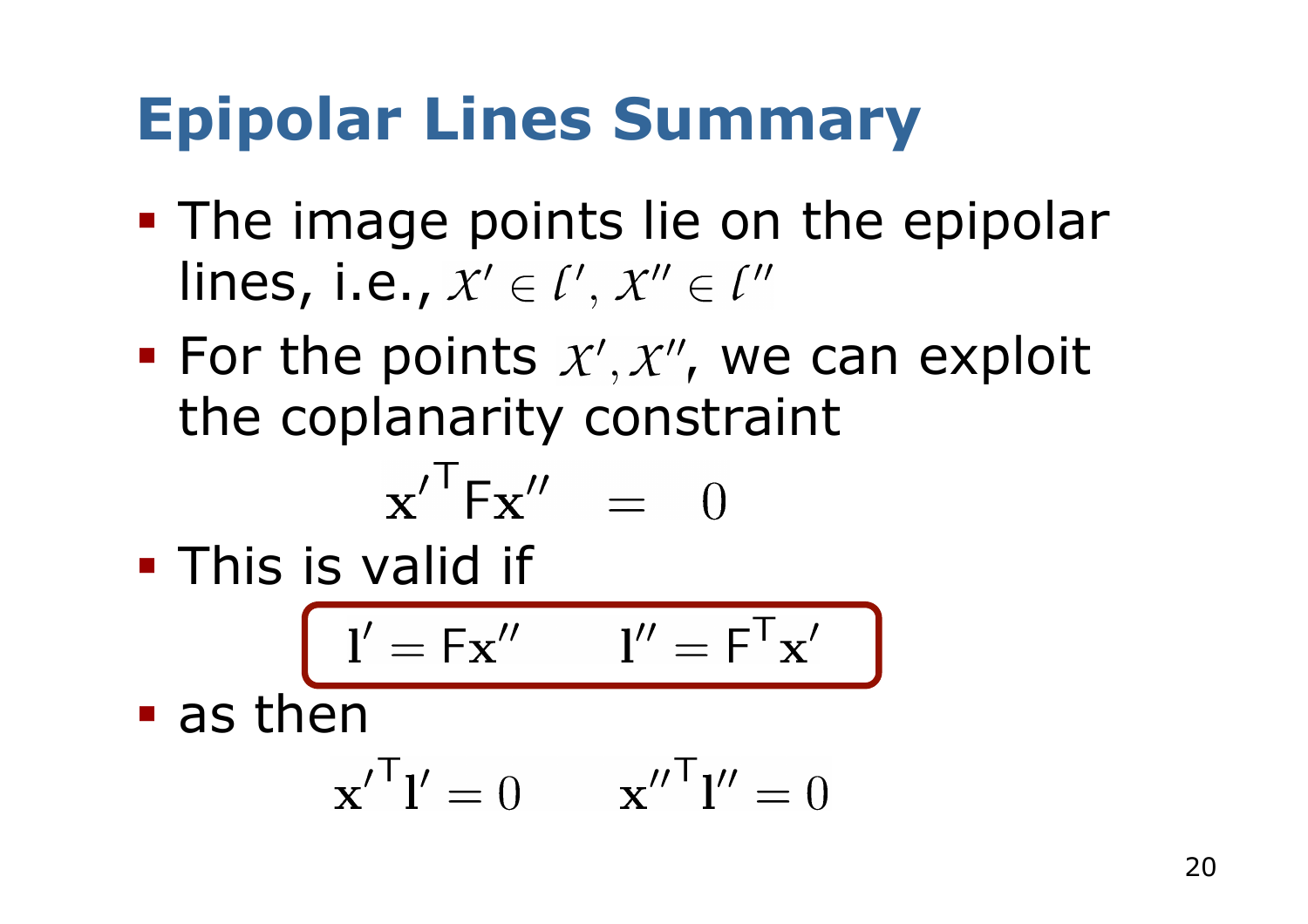# **Computing the Epipoles**

- § The epipoles are the projections of the projection centers in the other image
- Both can be computed easily using the projection matrices

$$
e' = e'' =
$$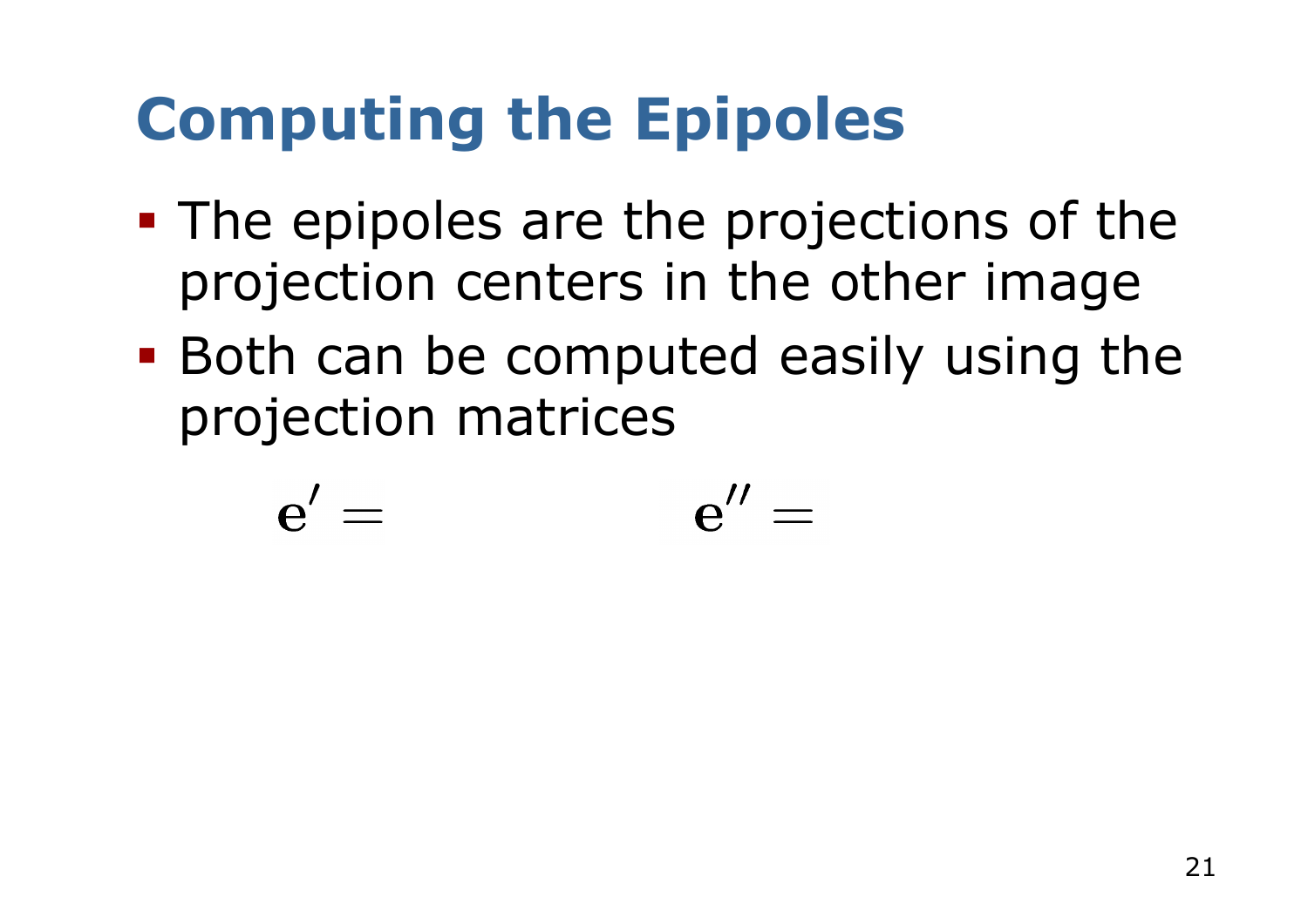# **Computing the Epipoles**

- § The epipoles are the projections of the projection centers in the other image
- Both can be computed easily using the projection matrices

$$
\mathbf{e}' = \mathbf{P}'\mathbf{X}_{O''} \qquad \mathbf{e}'' = \mathbf{P}''\mathbf{X}_{O'}
$$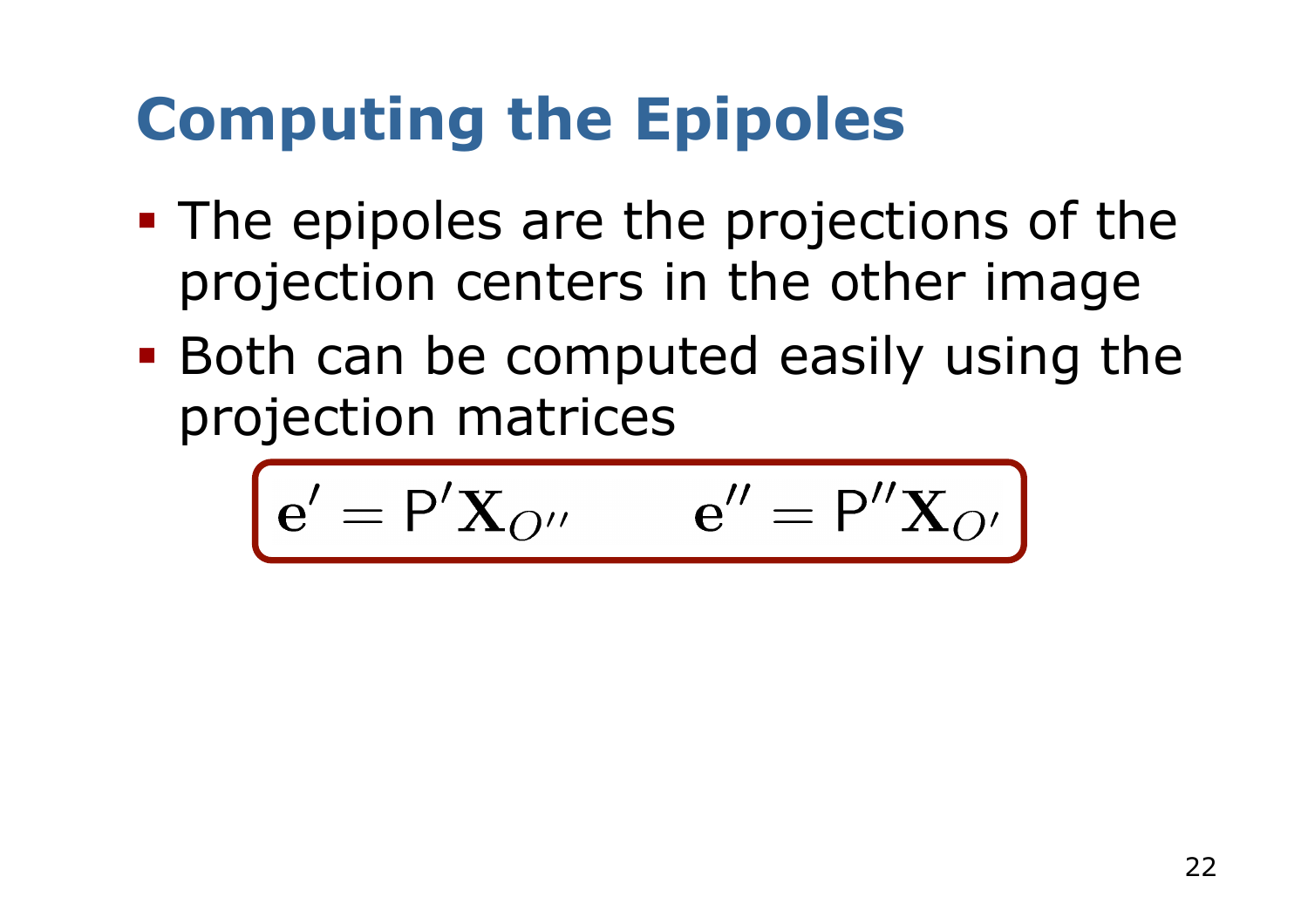#### **Epipole is the Intersection of All Epipolar Lines in an Image**

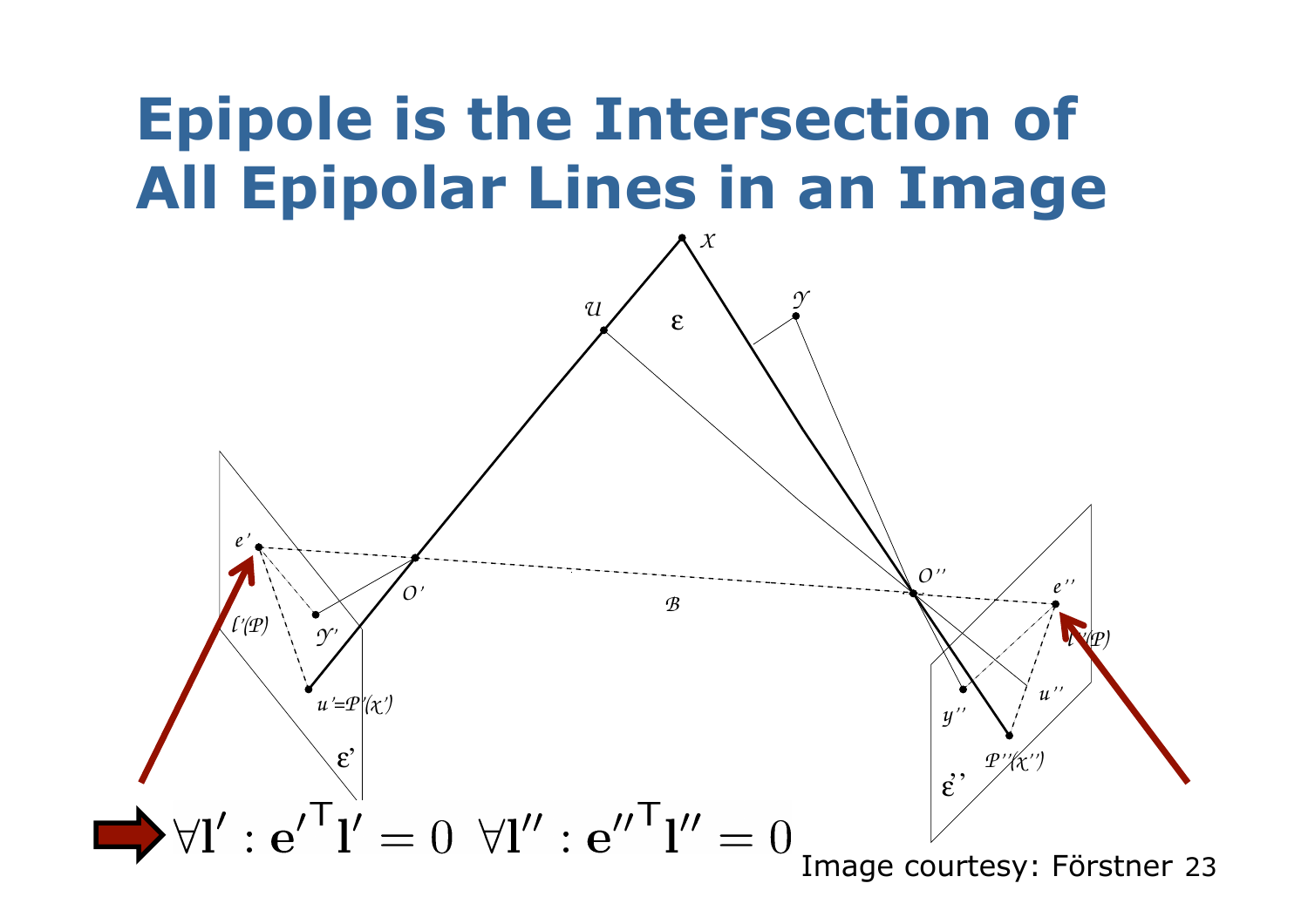## **Epipoles and Fundamental Mat.**

**• The epipoles are the intersection of all** epipolar lines, i.e.,

$$
\forall \mathbf{l}' : e^{\prime \mathsf{T}} \mathbf{l}' = 0 \qquad \forall \mathbf{l}'' : e^{\prime \prime \mathsf{T}} \mathbf{l}'' = 0
$$

§ Combining this with the epipolar lines defined through  $F$ , i.e.,  $I' = Fx''$ yields for all points  $x''$ 

$$
\boxed{e^{\prime T}Fx^{\prime\prime} = 0}
$$

• The epipole is the null space of  $F<sup>T</sup>$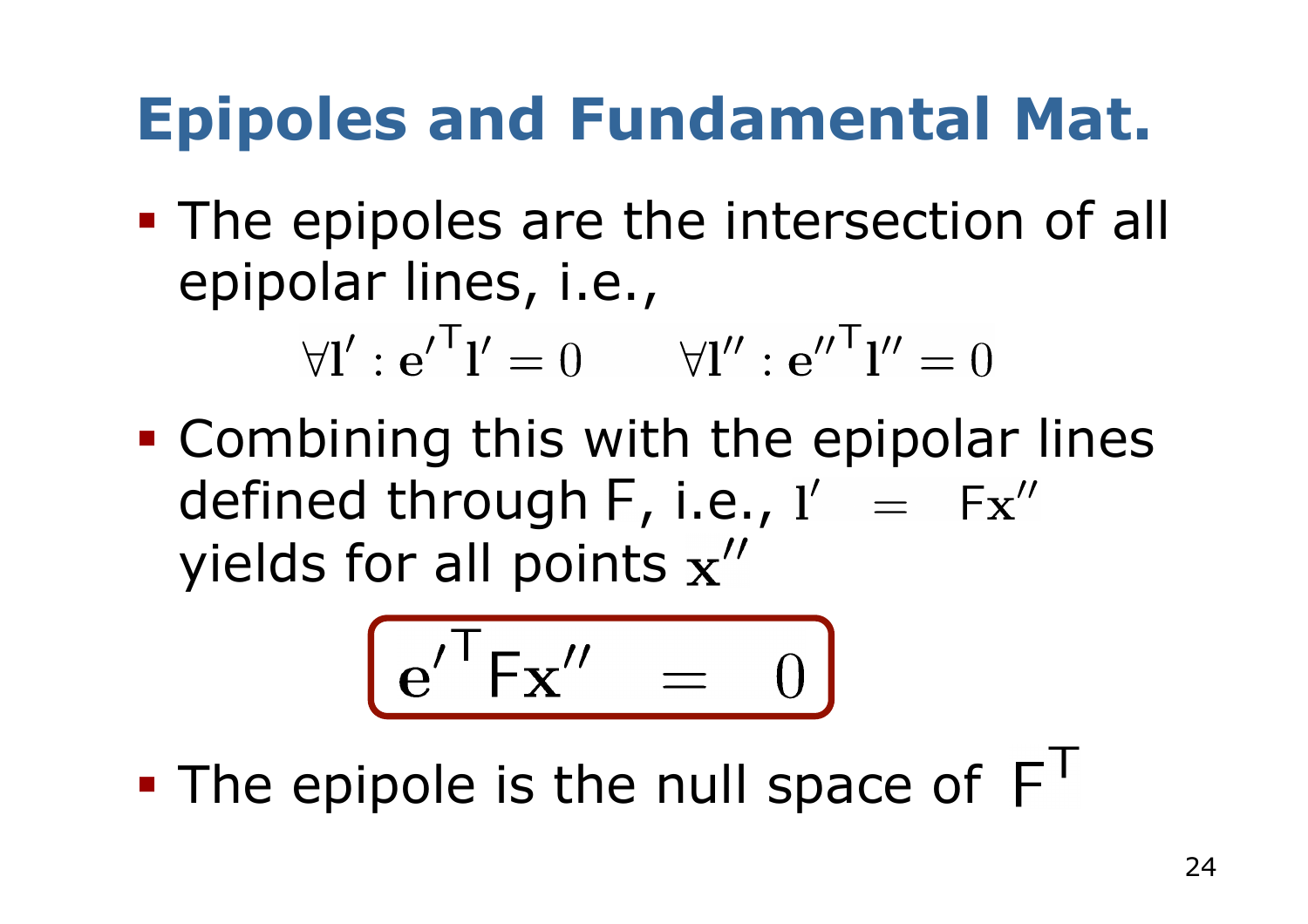## **Epipoles and Fundamental Mat.**

- **Analogous, we obtain for the** second epipole  $x^TFe'' = 0$
- § Thus,

$$
\operatorname{null}(\mathsf{F}^{\mathsf{T}}) = \mathbf{e}' \qquad \qquad \operatorname{null}(\mathsf{F}) = \mathbf{e}''
$$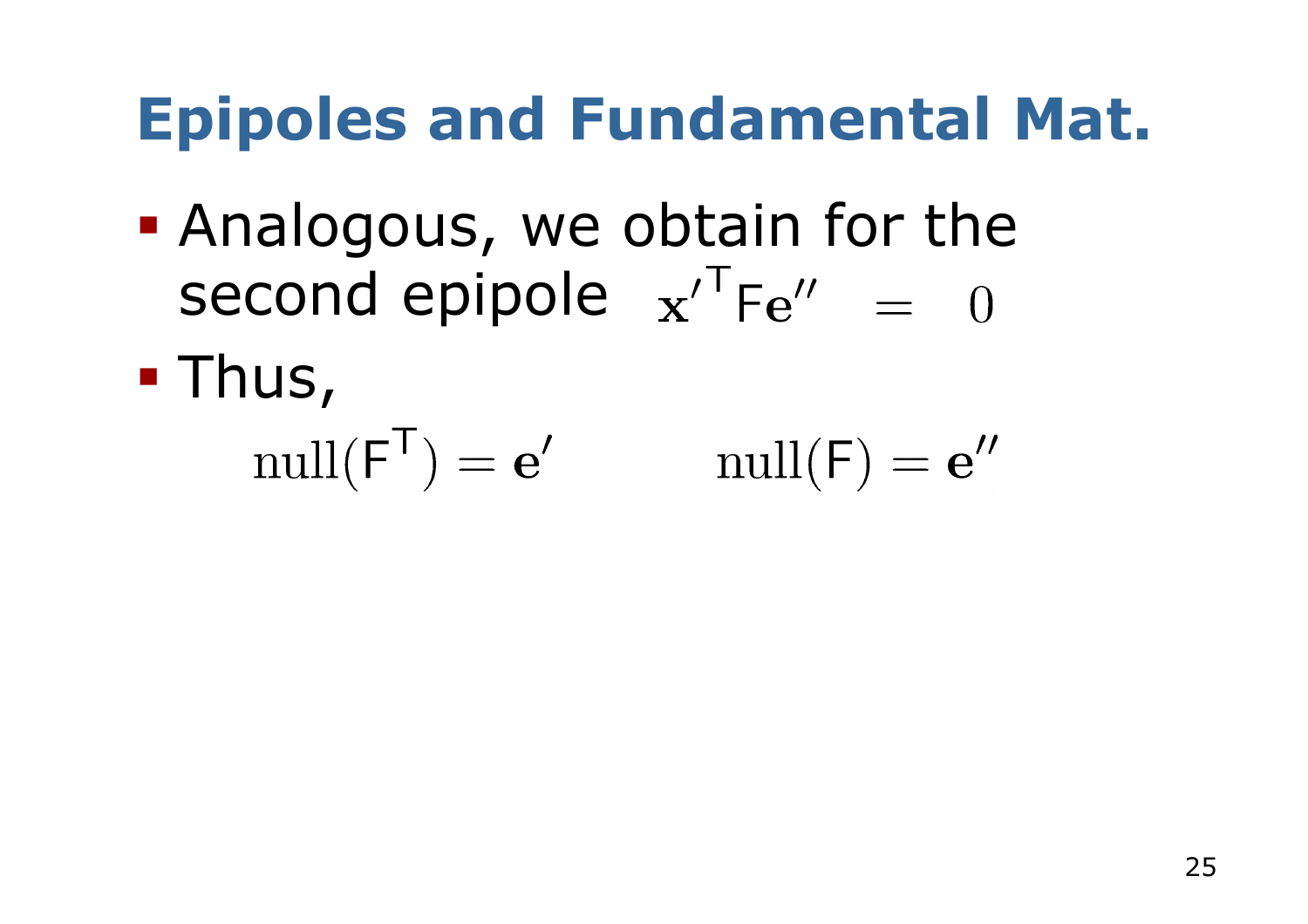## **Eigenvectors of F**

The epipoles are the left and right eigenvectors of the fundamental matrix

$$
e^{\prime T}F = 0 \qquad Fe^{\prime\prime} = 0
$$
  
\n
$$
\operatorname{null}(F^{T}) = e^{\prime} \qquad \operatorname{null}(F) = e^{\prime\prime}
$$

(they correspond to an eigenvalue of zero)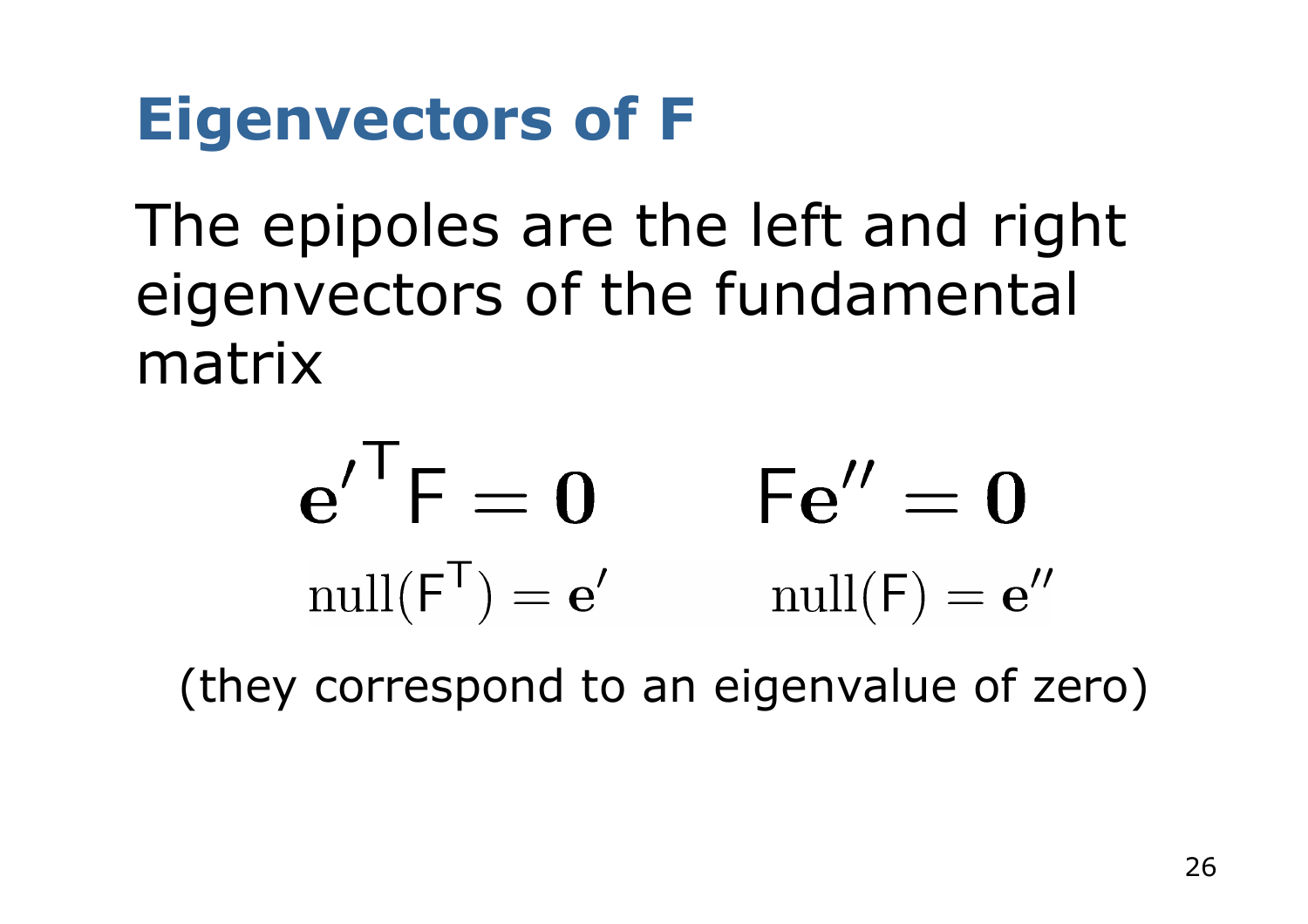## **Epipolar Geometry Summary**

- We only assumed a straight-line preserving (uncalibrated) camera
- We discussed the epipolar geometry and key elements such as epipolar lines, axis, plane, and epipoles
- § Insight: epipolar geometry reduces the search for correspondences in image pairs from a 2D space to 1D space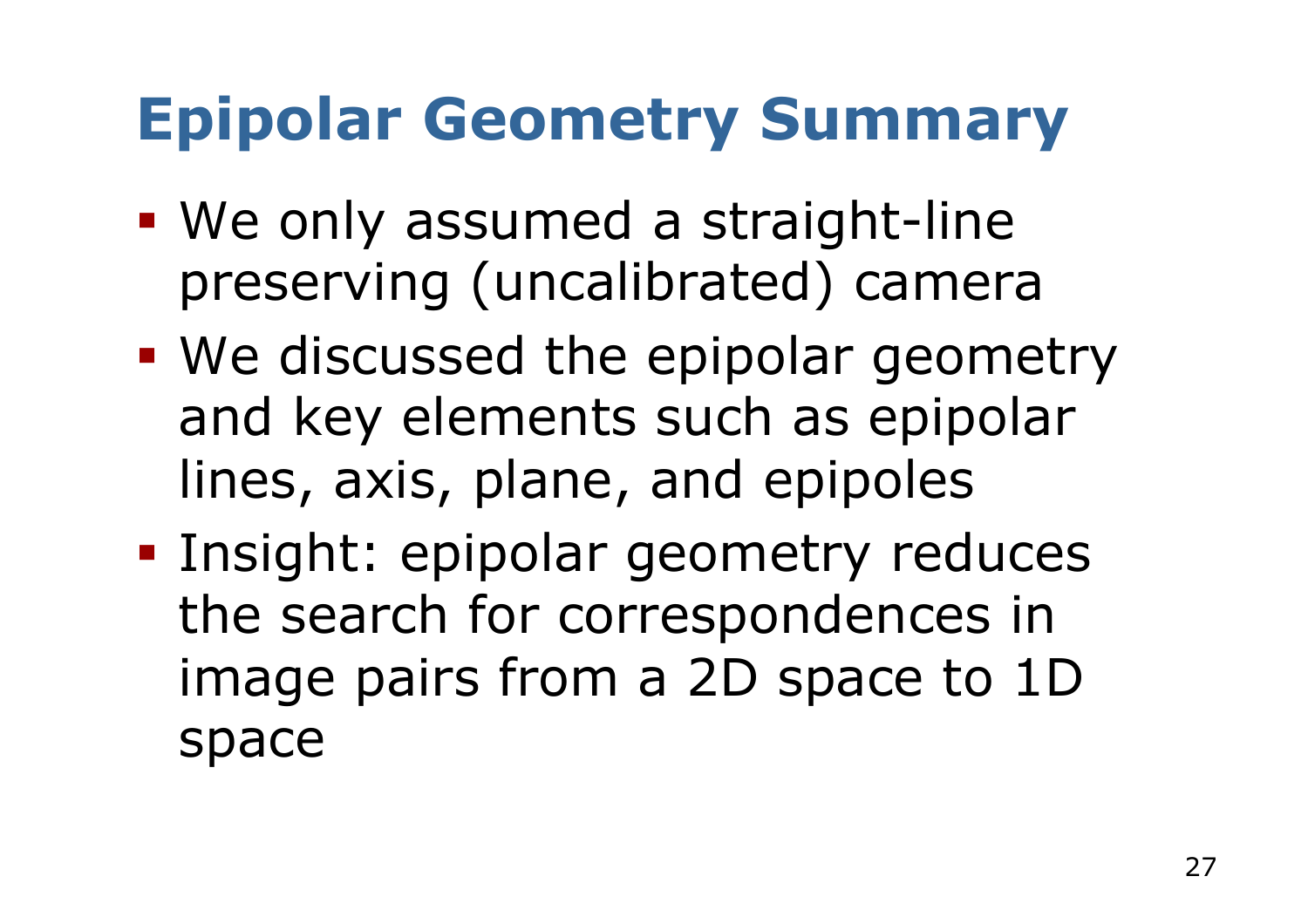#### **Literature**

§ Förstner, Wrobel: Photogrammetric Computer Vision, Ch. 12.2.1 – 12.2.7